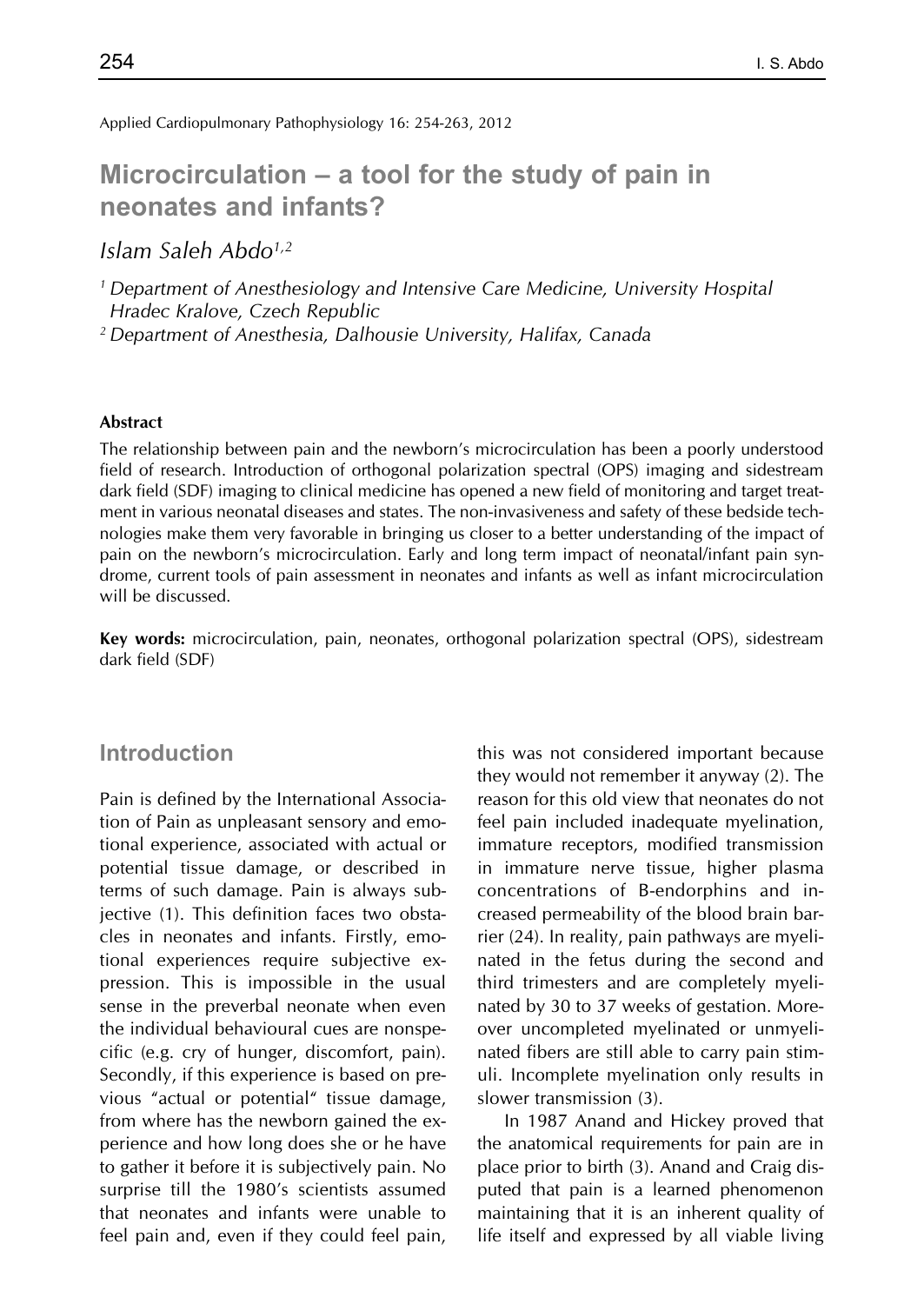organisms and while it is influenced by life's events it does not require prior experience in the first instance (4). This led to a further clarification in 2001, when the following statement was added to the prior definition: "the inability to communicate in no way negates the possibility that an individual is experiencing pain and is in need of appropriate pain relieving treatment", highlighting the importance of pain assessment and intervention in all populations, including infants and neonates (5).

Further evidence suggested that infants not only experience pain, they experience it more acutely than adults (6-8). Neural pathways for afferent/ascending pain transmission are present in even the smallest preterm infant (4, 9). However, the immaturity of the central nervous system (CNS) as a whole makes them unable to modulate and ill equipped to cope with their pain experience through internal or external mechanisms (11). Fitzgerald et al. (12) studied developmental changes in the threshold for the flexor withdrawal reflex, because it closely corresponds with the pain threshold and is exquisitely sensitive to inhibition by opioids and other analgesics. Flexor reflex thresholds were directly related with increasing gestational age, with significantly lower thresholds in preterm neonates as compared to term neonates. In addition to mechanical stimuli (12), pain thresholds measured by thermal stimuli were also decreased in neonatal rat pups as compared to older rats (13). Repeated stimulation and local tissue injury were associated with prolonged periods of sensory hypersensitivity in neonatal rat pups or preterm neonates (12, 14), and these changes were abolished by topical analgesia (15). The early and abundant expression of putative neurotransmitters mediating nociception, and delayed expression of descending inhibitory neurotransmitters (16, 17, 18) further indicate an increased excitability in the dorsal horn of the premature spinal cord. An increased magnitude of hormonal, metabolic or cardiovascular responses to surgical operations in preterm and term

neonates (19, 20), and higher plasma concentrations of analgesics and anesthetics required to produce clinical signs of anesthesia in neonates as compared to older age groups (21-23), also indirectly support the concept of increased pain sensitivity. In 2000, Anand et al. suggested that the preterm infant may have increased sensitivity to pain compared with older children and adults because of a lack of neurotransmitters in the descending tract. This suggests that inhibitory mechanisms may be lacking (25).

A recently published report from the Royal College of Obstetricians and Gynecologists (2010) concluded that the human fetus is not able to feel pain at 24 weeks and is in an unconscious state while in the womb. The report highlighted that, after 24 weeks gestation, there is continuing development and elaboration of intracortical networks. It also indicated that, when the newborn preterm neonate is exposed to noxious stimuli, the cortical responses necessary to experience pain, are produced (26).

#### **Epidemiology**

Even the healthiest neonate will face painful experiences during the first hours or days of life. The intramuscular vitamin K injection and the third-day screening test are unavoidable painful stimuli that occur during the first week. Neonates who are small for gestational age and infants born to diabetic mothers undergo heel lancing to monitor their blood glucose concentrations.

Newborns routinely undergo painful invasive procedures, even after uncomplicated birth. For obvious reasons, these invasive procedures that cause pain or distress are more frequently performed on infants admitted to the neonatal intensive care unit (NICU). For sick babies, multiple studies have documented a high frequency of invasive procedures during neonatal intensive care, particularly in preterm neonates (27,28). The most frequent procedures performed in NICUs are heel sticks, endotra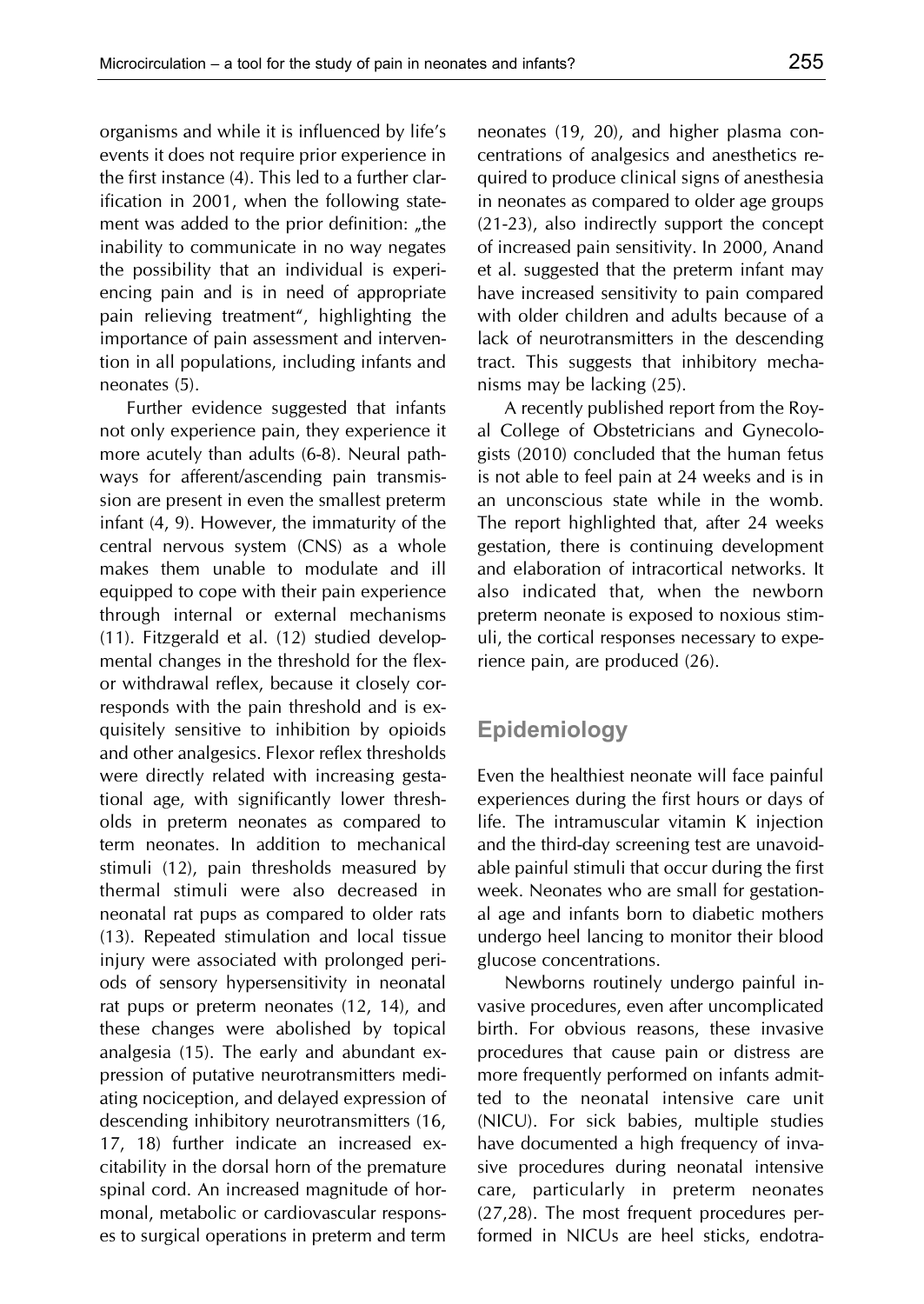cheal suctions, and venous and arterial punctures (28, 29).

Notwithstanding an increased awareness among clinicians regarding neonatal pain, management of procedural pain in neonates is not yet optimal. A prospective, multicenter study, conducted in a large geographically defined population, documented the epidemiology and management of neonatal painful and stressful procedures in neonates admitted to ICUs (29). This study demonstrated that neonates undergo numerous painful and stressful procedures during the first 14 days of intensive care, that the frequency of painful procedures does not markedly decrease during the ICU stay, that some common procedures require four or more attempts to be terminated in almost a fifth of neonates, and that many of the documented painful procedures were not accompanied by analgesia. The mean number of painful and painful plus stressful procedures per day were 12 and 16, respectively; some neonates experiencing as many as 62 procedures per day (29). Of all painful procedures, 2.1% were performed with specific preprocedural pharmacological-only therapy, 18.2% with nonpharmacological-only interventions, 20.8% with pharmacological, nonpharmacological or both types of therapy and 79.2% without specific analgesia; 34.2% were performed while the neonate was receiving concurrent analgesic or anesthetic infusions for other reasons. Prematurity, category of procedure, parental presence, surgery, daytime and day of procedure after the first day of admission were associated with greater use of specific pre-procedural analgesia, whereas mechanical ventilation, non-invasive ventilation and administration of nonspecific concurrent analgesia were associated with lower use of specific pre-procedural analgesia (29). To assess how frequently analgesics were used for invasive procedures, Simons et al (30) prospectively recorded all painful procedures and analgesic therapy used during the first 14 days of NICU admission in 151 neonates. Each neonate was subjected to a mean of 14 procedures per day. Whereas many procedures (26 of 31 listed) were estimated to be painful, <35% of neonates per study day received preventive analgesic therapy, and 39.7% of the neonates did not receive any analgesic therapy in the NICU.

Some congenital or neonatal conditions such as limb amputation, birth lesions of the brachial plexus, and medullary lesion, can also lead to neuropathic pain that is difficult to assess in the neonate (31).

## **Early and long term impact of neonatal/infant pain syndrome**

Noxious influences may be episodic and related to specific procedures (procedural pain), or may be more chronic in nature. Systematic laboratory and clinical studies of neonatal pain have demonstrated that 1. neonates exhibit a physiological increased sensitivity to pain, 2. preterm neonates develop prolonged hyperalgesia after acute painful stimuli, leading to established or chronic pain, 3. there is a possibility that the acute physiological responses to painful stimuli may cause or extend early intraventricular hemorrhage (IVH) or ischemia leading to periventricular leukomalacia (PVL) and there are possible associations between the neurobehavioral and developmental sequelae resulting from premature birth and the exposure to repetitive painful experiences during neonatal intensive care (4, 32).

Early neurological injury to the newborn is related to the acute episodic pain. Following exposure to painful stimuli, physiologic responses are expressed as acute increases in heart rate, blood pressure, heart rate variability, intracranial pressure and decreased arterial oxygen saturation. These physiologic responses, due to their magnitude and rapidity, may cause reperfusion injury and venous congestion leading to IVH and/or PVL. In ventilated neonates, the diaphragmatic splinting associated with acute pain leads to substantial changes in intrathoracic pressure, reflected in clinically significant alterations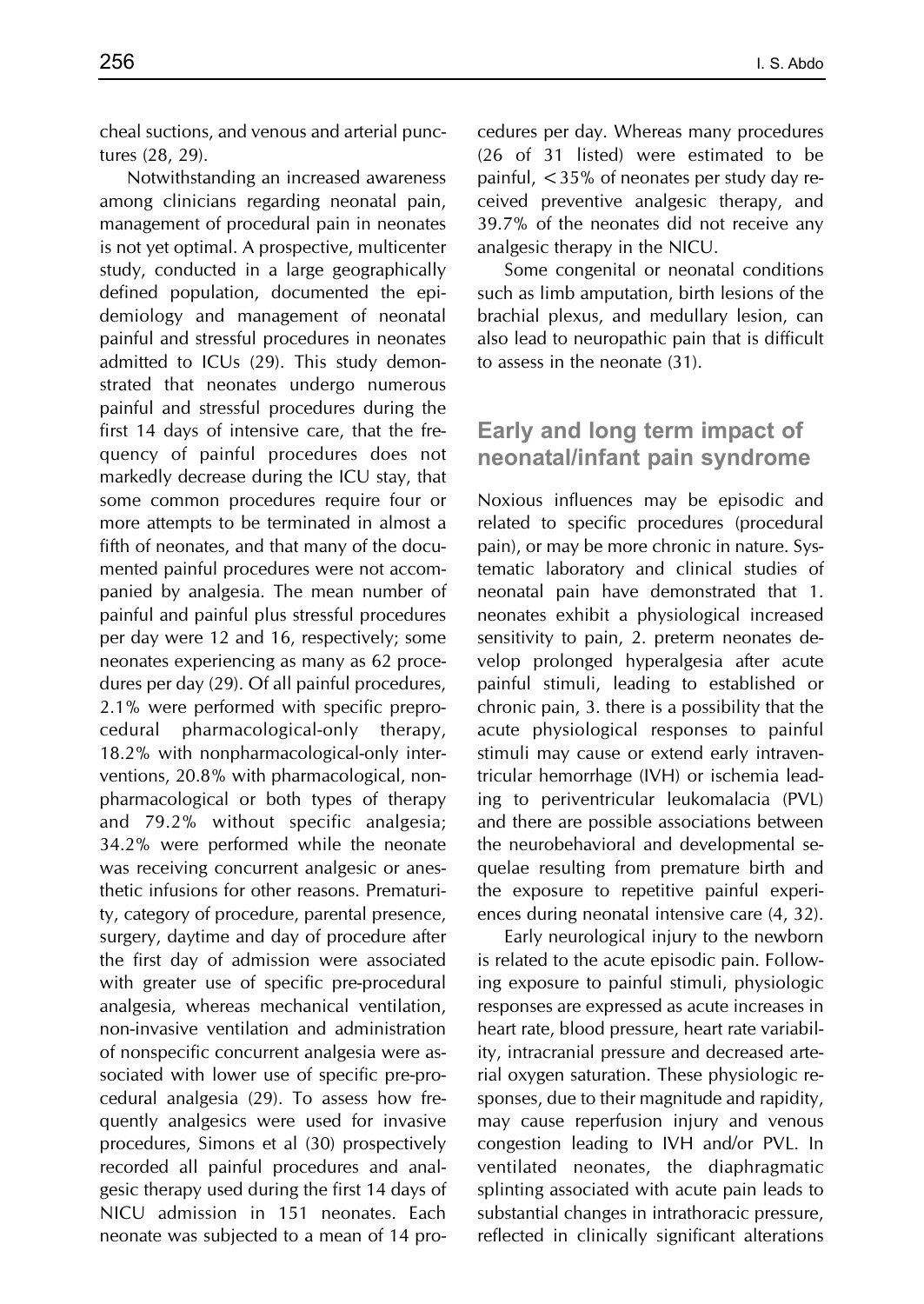in intracranial blood volume and cerebral blood flow. Vagal responses following invasive procedures such as feeding tube insertion, tracheal suctioning or heel sticks lead to substantial changes in cerebral blood flow and oxygen delivery. It has been demonstrated that the occurrence of such events in the 4 days after birth is associated with the sonographic findings predicting later neurodevelopmental sequelae. Thus, physiologic responses to venipuncture, endotracheal suctioning, nursing procedures and mechanical ventilation may enhance the vulnerability of preterm neonates to stress-related complications. Hemorrhage occurs within the first 24 h after birth in more than half of all preterm neonates who will ever develop IVH, and more than 95% of all events occur at less than 5 days of age. The acute physiologic effects of pain and stress and the temporal association of early IVH with the multiple painful procedures required just after birth demonstrate a role for pain/stress in the causality of early neurologic injury. Behavioral and physiologic responses to repetitive pain may lead to an extension of the early IVH caused by perinatal factors, or directly contribute to the hypoxia, hypercarbia, acidosis, hyperglycemia, ventilator dissynchrony and pneumothoraces, all of which have been correlated with late IVH or the extension of early IVH (33).

Possible long term effects of early exposure to neonatal pain can be seen even in neonates who did not develop IVH or PVL and who are assessed as neurologically intact in later childhood, they may show abnormal behavior as a result of their exposure to repetitive pain. Both singular (e.g. circumcision) and repetitive (e.g. heel lances) painful procedures may have long-term consequences in full-term or prematurely born neonates (34-37)

Preterm neonates born at 28 weeks and exposed to routine NICU care for 4 weeks (32 weeks post-conception) were compared with neonates who were born at 32nd week of gestation. Both groups were assessed during a heel stick procedure. The preterm neonates who had experienced 4 weeks of NICU therapy manifested decreased behavioral responses and increased cardiovascular responses to pain of a heel stick as compared with neonates born at 32nd week. These responses were strongly correlated with the number of invasive procedures experienced since birth, rather than other clinical factors such as age, Apgar score, birth weight, severity of illness. In another study, neonates who underwent unanesthetized circumcision manifested changes in their behavior for prolonged periods of time and an increased behavioral responsiveness to the pain of vaccination at 4–5 months of age. In addition, stressful conditions at birth were similarly associated with increased salivary cortisol responses to vaccination at 4 and 6 months of age. These data suggest that early environmental programming of the hormonal and the behavioral stress responses may persist during later infancy (33).

Recently, Walker et al. (38) showed a generalized decreased sensitivity to all thermal modalities but not in mechanical sensitivity in 43 children at 11 years of age recruited from the UK EPICure cohort (born at <26 weeks' gestation in 1995) compared with 43 full-term controls. This suggests centrally mediated alterations in the modulation of C-fiber nociceptive pathways, which may have an impact on the child's response to future pain or surgery.

Relatively few studies have assessed long-term effects of early surgery on pain sensitivity later in life (39). Peters et al. (40, 41) found that infants who had undergone surgery within the first 3 months of life in combination with adequate analgesia demonstrated higher sensitivity to subsequent surgery in the same dermatome. These infants needed more intraoperative fentanyl, had higher pain scores, had greater norepinephrine plasma concentrations, and needed more morphine than did infants with no prior surgery. Developmental alterations in spinal and supraspinal processing were the proposed mechanisms for this higher sensitivity (40, 41). Neonates suffering from uni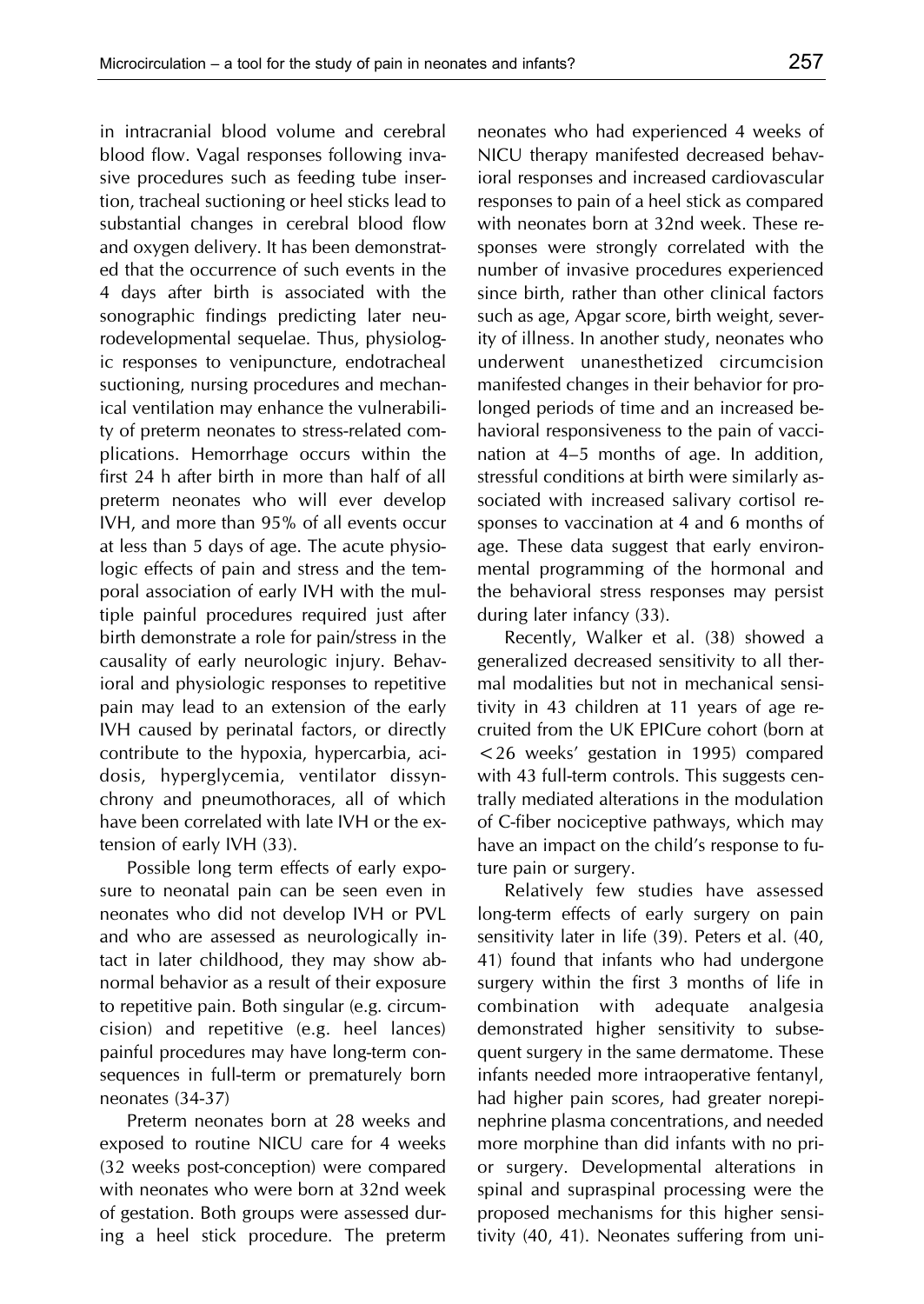lateral hydronephrosis three months after pyeloplasty demonstrated greater tenderness to mechanical stimuli both in the area of incision and on the unaffected contralateral side of the body than age-matched controls (40, 41). Most interesting was the fact that hyperalgesia did not differ between infants who were treated conservatively or by surgical intervention, suggesting that the visceral nociception might be responsible for the long-term effects. Fitzgerald and colleagues (42, 43) showed that this localized hyperalgesia might even persist for 8 to 10 years after abdominal or thoracic surgery in early infancy, both on the ipsilateral and contralateral side.

Current literature suggests that repeated noxious stimuli can lead to chronic neuropathic states so that normally innocuous stimuli can produce pain (44). Therefore, minimizing and managing neonatal pain is required to promote normal growth and development and to reduce any potential longterm sequelae. Thus the crucial and most important step must be adequate assessment.

# **Current tools of pain assessment in neonates and infants**

Infant pain assessment is challenging because infants are unable to verbalize the presence and intensity of their pain. Further, the younger preterm infant may have diminished responsiveness due to nervous system and musculoskeletal immaturity (45), which makes most of the current neonatal pain scales, that depend on facial expression and musculoskeletal movements more challenging. The main goal of pain assessment is to identify an infant's potentially painful condition, quantify the pain level, and predict the need for an intervention (46).

Pain can be assessed by unidimensional or multidimensional approaches (46). Most available pediatric pain scales are multi-dimensional, including both behavioral (facial expression, crying, gross motor movement, changes in behavioral state, and functioning) and physiologic indicators (heart rate, blood pressure, etc.). Even though these two dimensions do not much correlate yet, when they exist together in a single infant pain scale, makes the assessment more efficient (46).

Despite the availability of over 40 pain assessment tools, there is still no consensus on the best method for measuring and treating pain in newborns. One group of commonly used infant pain scales, depends on procedural pain as the main pain stimulus, can be used for term and preterm neonates and depends on a combination of increased heart rate, brow bulging, eye squeezing, tongue protrusion, crying, breathing patterns, state of arousal. This group of pain scales includes the Premature Infant Pain Profile (47), Neonatal Facial Coding Scale (48), and the Neonatal Infant Pain Scale (49). The CRIES score (50) depends on prolonged postoperative pain as the pain stimuli and used indicators such, crying, requirement of increased oxygenation administration, increased vital signs, facial expressions and sleepiness.

In situations associated with persistent pain or discomfort, an attempt should be made to assess its intensity and the effectiveness of analgesic treatment using a validated measure for pain assessment such as the Echelle Douleur Inconfort Nouveau-né (EDIN) (51) or the Neonatal Pain Agitation and Sedation Scale (52).

These latter scales have been developed for prolonged pain in neonates; however, construct validity has not yet been established for the EDIN. A recent study (53) showed that EDIN scores were positively associated with gestational age, and that postnatal age, sepsis, and presence of respiratory support also influenced the EDIN score.

Neonatal pain should always be assessed systematically. Pain assessment should be performed every 4–6 hours or as indicated by the pain scores or clinical condition. It's recommended to choose a multidimensional scale that includes contextual, behavioral, and physiologic indicators.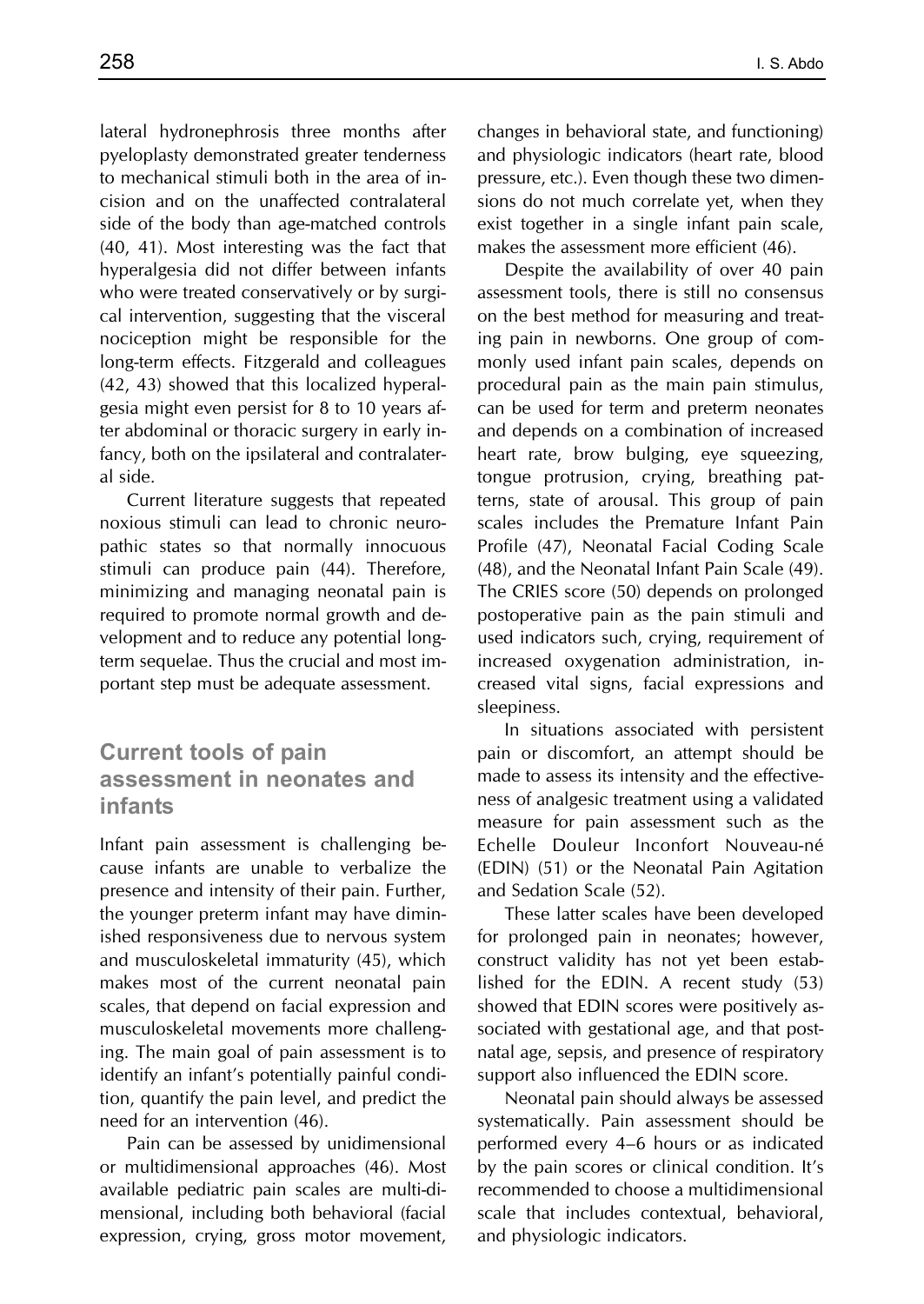#### **The infant microcirculation**

Physiological alterations during pain have been studied mostly at the macrohemodynamic level. Alterations are manifested as acute increases in heart rate, blood pressure, heart rate variability, increase in intracranial pressure and decreased arterial oxygen saturations (54, 55). Tousiquant-Laflamme et al. studied the relationship between pain and the heart rate. In their experiments they showed that pain could elicit a rise in heart rate up to 11%. They also showed that the relationship between heart rate response and pain was gender related, i.e. it was only found in male subjects. Therefore, heart rate should not be used for pain evaluation in female subjects (56).

In newborns studies have shown that pain produces many physiological changes and all invasive procedures lead to undesirable stress responses. Lagercrantz et al. (57), determined plasma catecholamines in arterial blood from infants in a neonatal ward before and after various management procedures. Special care led to a 60% increase in plasma noradrenaline levels, whereas the adrenaline concentrations were not significantly affected. Stevens and Johnston (58) looked at the physiological response to painful stimuli in preterm infants. The study involved 124 preterm infants with gestational ages 32-34 weeks. They analyzed heart rate, oxygen saturation, and intracranial pressure during heel stick and heel squeeze tests. Significant increases in heart rate and intracranial pressure and significant decreases in oxygen saturation were found between baseline and heel-stick phases and between baseline and heel-squeeze phases.

The microcirculation is influenced by the increased sympathetic tone produced as a response to painful stimuli. Several studies have reported changes in microcirculation in subjects with long-standing neck and shoulder myalgia. Oxygenation and blood flow are the two commonly investigated parameters (59). Larsson et al. (60) showed that subjects with trapezius myalgia had impaired muscle blood flow in the painful side during static contraction at different levels, compared to controls. Cagine et al. (59) investigated oxygen saturation and blood flow in different parts of the trapezius muscle in office workers with and without trapezius myalgia during a standardized computer task lasting 60 minutes. They showed a significant decrease in oxygen saturation and blood flow, thus highlighting the effect of stress on muscle microcirculation during work load. Groeneweg et al. (61) suggested that endothelial dysfunction was the mediator of the impaired microcirculation during the chronic stage of complex regional pain syndrome (CRPS).They did so by examining the distribution of endothelial nitric oxide synthase (eNOS) and endothelin-1(ET-1) relative to vascular density represented by the endothelial marker CD31-immunoreactivity in the skin tissue of patients with chronic CRPS (64). Codere et al. (62) suggested that in at least a subset of CRPS patients, the fundamental cause of the abnormal pain sensations is ischemia and inflammation due to microvascular pathology in deep tissues, leading to a combination of inflammatory and neuropathic pain processes. Quattrini et al. (63) investigated the cutaneous microcirculation of the foot by laser Doppler flowmetry, in patients suffering from painful diabetic neuropathy. They found a significant impairment in vasoreactivity and flow in subjects suffering from painful diabetic neuropathy.

The relationship between pain and the newborn's microcirculation is a field that gains less or no focus from researchers. Most of the studies investigating the newborn's microcirculation focuses on the critically ill newborn (64, 65). They aim at utilizing the microcirculation in optimizing the newborns conditions in neonatal intensive care units. Genzel-Boroviczny et al. (66) used orthogonal polarization spectral imaging (OPS), to study the effect of blood transfusion on the microcirculation in anemic infants. They found a significant increase in functional capillary density 2 h after transfusion with an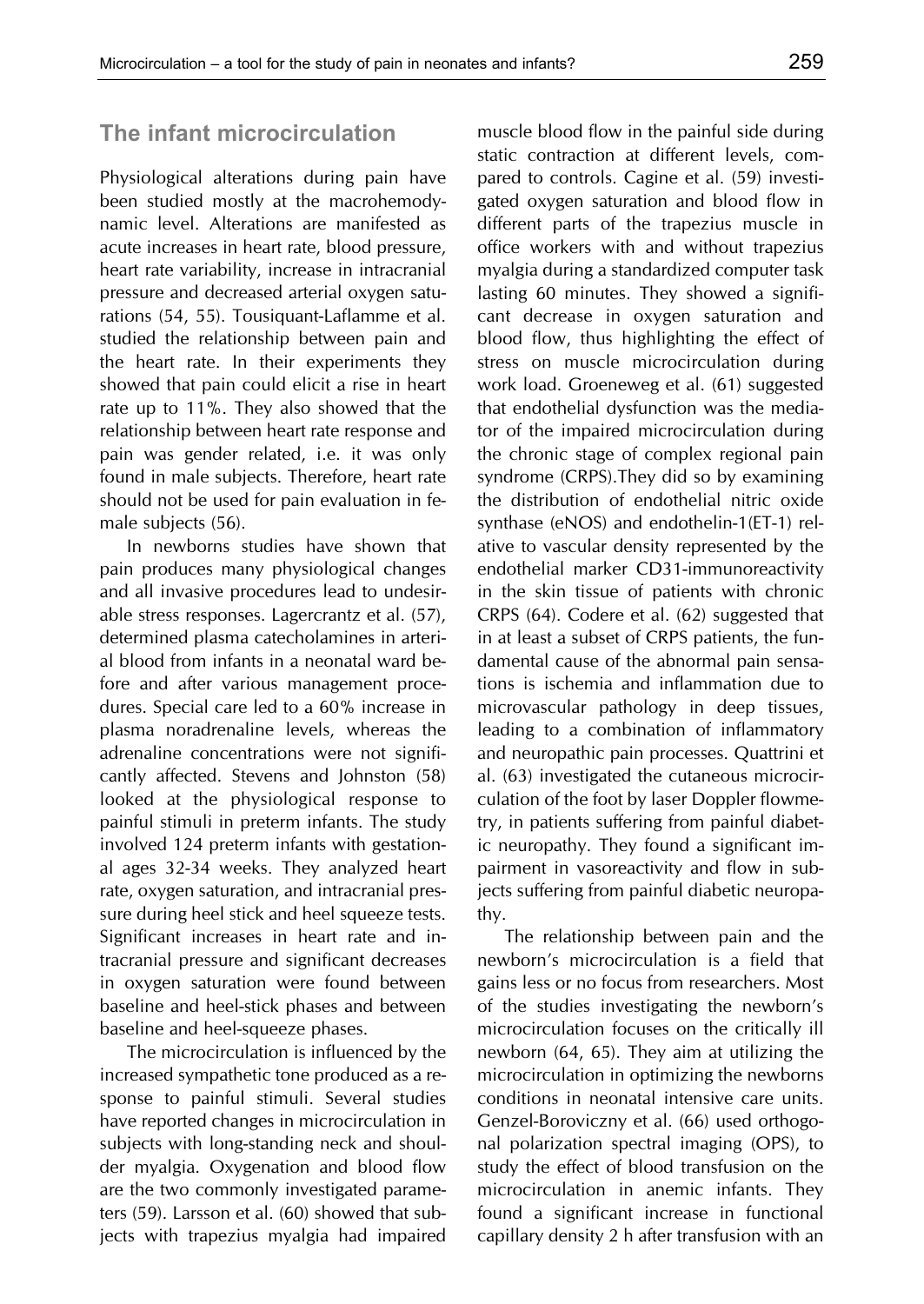additional significant rise after 24 h (66). Interestingly, conventional monitoring methods did not show any changes after transfusion (66). Top et al. (67) also utilized OPS to show that inhaled nitric oxide improved the systemic microcirculation in children with hypoxemic respiratory failure.

Studies from the early 1990's used videophotometric microscopy or laser Doppler to evaluate RBC velocity in the nailfold capillaries of the thumb (68,69). The introduction of OPS and SDF imaging to clinical medicine has opened a new field of monitoring and target treatment in various neonatal diseases and states. Many factors make these two bedside technologies very favourable, but most of all is their safety. The light emitting probe of the OPS and SDF create adequate images of the microcirculation, just by placing them on infants skin (66) or the buccal mucosa (64), making it a safe and non-invasive tool.

### **Conclusion**

The management of infant pain is important not only to provide comfort but also to prevent both immediate and long-lasting consequences that are harmful to the child's overall health. Repeated painful procedures may result in decreased pain thresholds and hypersensitivity to pain. Immediate harmful effects of pain include physiologic instability and increased incidence of serious complications such as intraventricular hemorrhage. Painful stressors may lead to sleep disturbances, feeding problems, and inability to self-regulate. Long-term effects of pain may include altered pain perception, chronic pain syndromes, and somatic complaints (70).

The overall pain response results in increased heart rates and respiratory rates, increased blood pressure, decreased oxygen saturation, and release of adrenal stress hormones. These physiological changes along with others play an essential role as part of the multidimensional assessment tools designed for infant pain syndromes.

To date, there have been eight studies published on the use of OPS/SDF in children (64), none of them focusing on pain. The non-invasiveness and safety of these bedside technologies make them very favorable in bringing us closer to a better understanding of the impact of pain on the newborn's microcirculation. This has motivated us to design a study on the relationship of pain and the microcirculation in newborns using the SDF technology. Results will be published in 2013. We believe that microcirculation should play a role in the multidimensional assessment tools for infant pain.

#### **References**

- 1. Merskey H, Albe-Fessard D, Bonica J. Pain terms: a list with definitions and notes on usage. Recommended by the IASP Subcommittee on Taxonomy. Pain 1979 Jun; 6 (3): 249-52
- 2. McIntosh, N. Pain in the newborn, a possible new starting point. European journal of pediatrics 1997; 156 (3): 173-177
- 3. Anand KJ, Hickey PRR. Pain and its effects in the human neonate and fetus. The New England journal of medicine 1987; 317 (21): 1321-1329
- 4. Anand KJ, Craig KDD. New perspectives on the definition of pain. Pain 1996; 67  $(1): 3-6$
- 5. International Association for the Study of Pain Task Force on Taxonomy. Announcement: Modification of pain definition. 1ASP Newslett 2001; 2: 2
- 6. Porter FL, Grunau RE, Anand KJ. Long-term effects of pain in infants. J Dev Behav Pediatr 1999; 20: 253-261
- 7. Fitzgerald M, Millard C, Mclntosh N. Cutaneous hypersensitivity following peripheral tissue damage in newborn infants and its reversal with topical anaesthesia. Pain 1989; 39: 31-36
- 8. Reynolds ML, Fitzgerald M. Long-term sensory hyperinnervation following neonatal skin wounds. J Comp Neurol 1995; 358: 487-498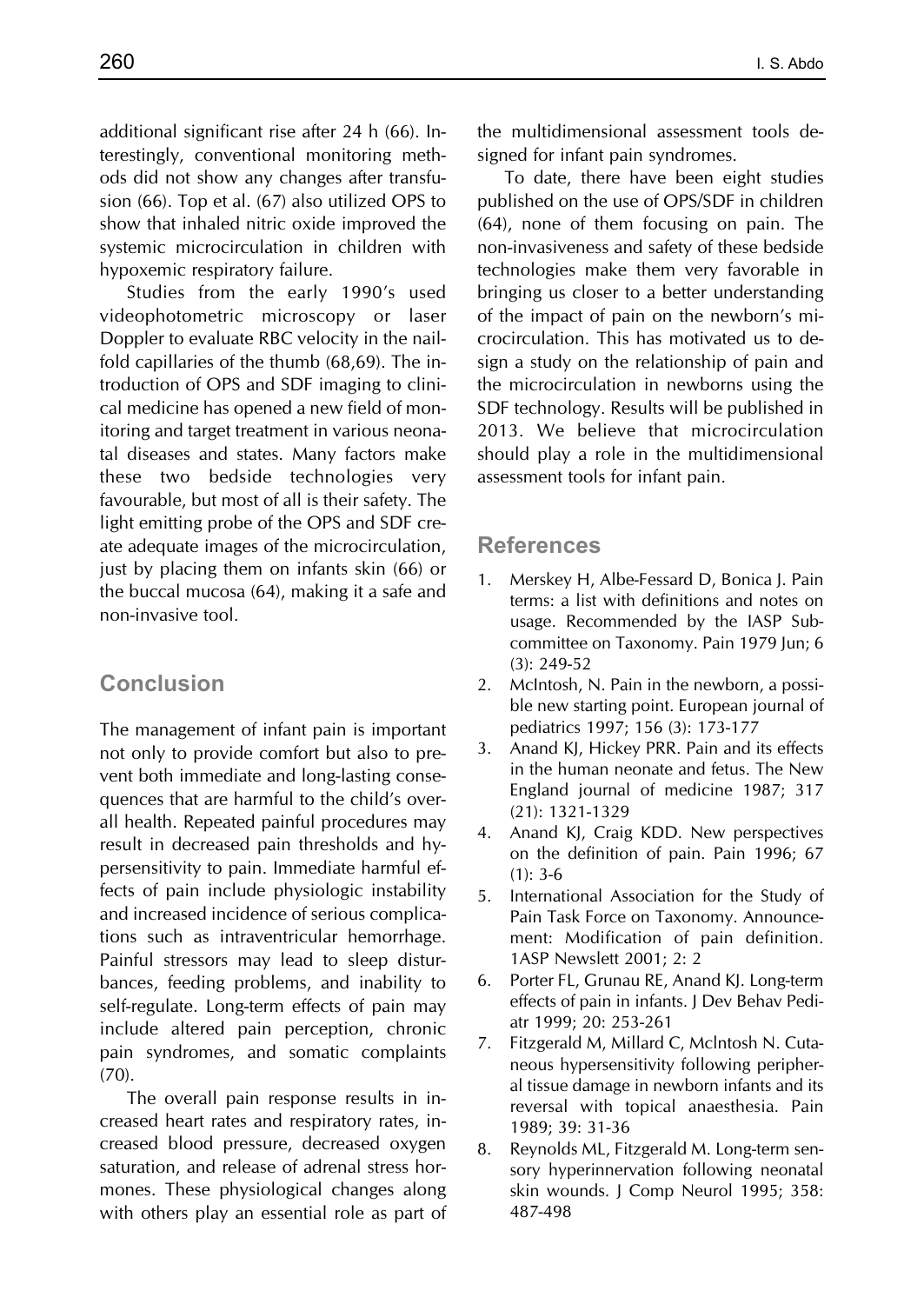- 9. Okado N, Kakimi S, Kojima T. Synaptogenesis in the cervical cord of the human embryo: Sequence of synapse formation in a spinal reflex pathway. J Comp Neurol 1979; 184: 491-518
- 10. Fitzgerald M. Developmental neurobiology of pain. In: Mehack R (ed) Textbook of Pain (pp. 235-252). Edinburgh, Scotland: Churchhill Livingstone, 1999
- 11. Stevens B, Johnston C, Franck L, Petryshen P, Jack A, et al. The efficacy of developmentally sensitive interventions and sucrose for relieving procedural pain in very low birth weight neonates. Nursing Res. 1999; 48: 35-43
- 12. Fitzgerald M, Shaw A, MacIntosh N. The postnatal development of the cutaneous flexor reflex: A comparative study in premature infants and newborn rat pups. Dev Med Child Neurol 1988; 30: 520-526
- 13. Falcon M, Guendellman D, Stolberg A, Frenk H, Urca G. Development of thermal nociception in rats. Pain 1996; 67: 203- 208
- 14. Fitzgerald M. Spontaneous and evoked activity of foetal primary afferents 'in vivo'. Nature 1987; 326: 603-605
- 15. Fitzgerald M, Millard C, McIntosh N. Cutaneous hypersensitivity following peripheral tissue damage in newborn infants and its reversal with topical anaesthesia. Pain 1989; 39: 31-36
- 16. Anand KJS, Carr DB. The neuroanatomy, neurophysiology and neurochemistry of pain, stress, and analgesia in newborns, infants, and children. Pediatr Clin North Am 1989; 36: 795-822
- 17. Fitzgerald M. Neurobiology of fetal and neonatal pain. In: Wall PD, Melzack R (eds) The Textbook of Pain (pp. 153-163). Edinburgh, Churchill Livingstone,1994
- 18. Marti E, Gibson SJ, Polak JM, Facer P, Sringall DR, van Aswegen G, Aitchison M, Koltzenburg M. Ontogeny of peptide- and amine-containing neurones in motor, sensory and autonomic regions of rat and human spinal cord, dorsal root ganglia and rat skin. J Comp Neurol 1987; 266: 332- 359.
- 19. Anand KJS. Neonatal stress responses to anaesthesia and surgery. Cln Perinatol 1990; 17: 207-214
- 20. Anand KJS, Brown MJ, Causon RC, Christofides ND, Bloom SR, Aynsley-Green A. Can the human neonate mount an endocrine and metabolic response to surgery? J Pediatr Surg 1985; 20: 41-48
- 21. Yaster M. The dose response of fentanyl in neonatal anesthesia. Anesthesiology 1987; 66: 433-435
- 22. Greenley WJ, de Bruijn NP. Changes in sufentanil pharmacokinetics within the neonatal period. Anesth Analg 1988; 67: 86-90
- 23. Chay PCW, Duffy BJ, Walker JS. Pharmacokinetic-pharmacodynamic relationships of morphine in neonates. Clin Pharmacol Ther 1992; 51: 334-342
- 24. Hatch DJ. Analgesia in the neonate. Br Med J (Clin.Res.Ed) 1987; 294 (6577): 920
- 25. Anand KJ. Pain, plasticity and premature birth: a prescription for permanent suffering? Nat Med 2000; 6 (9): 971-3
- 26. The Royal College of Obstetricians and Gynecologists (2010). Fetal Awareness. Review of Research and Recommendations for Practice. Royal College of Obstetricians and Gynaecologists, London, http://tinyurl.com/26dggad (Accessed 14 November 2011)
- 27. Simons, Sinno HP et al. Do we still hurt newborn babies? A prospective study of procedural pain and analgesia in neonates. Archives of pediatrics & adolescent medicine 2003; 157 (11): 1058-1064
- 28. Barker DP, Rutter N. Exposure to invasive procedures in neonatal intensive care unit admissions. Archives of disease in childhood. Fetal and neonatal edition 1995; 72 (1): F47-F48
- 29. Carbajal R, Rousset A, Danan C et al. Epidemiology and treatment of painful procedures in neonates in intensive care units. JAMA 2008; 300 (1): 60-70
- 30. Simons SH, van Dijk M, Anand KS et al. Do we still hurt newborn babies? A prospective study of procedural pain and analgesia in neonates. Arch Pediatr Adolesc Med 2003
- 31. Walker SM. Pain in children: recent advances and ongoing challenges. Br J Anaesth 2008 Jul; 101 (1): 101-10
- 32. Bouza H. The impact of pain in the immature brain. Journal of Maternal, Fetal & Neonatal Medicine 2009; 22 (9): 722-732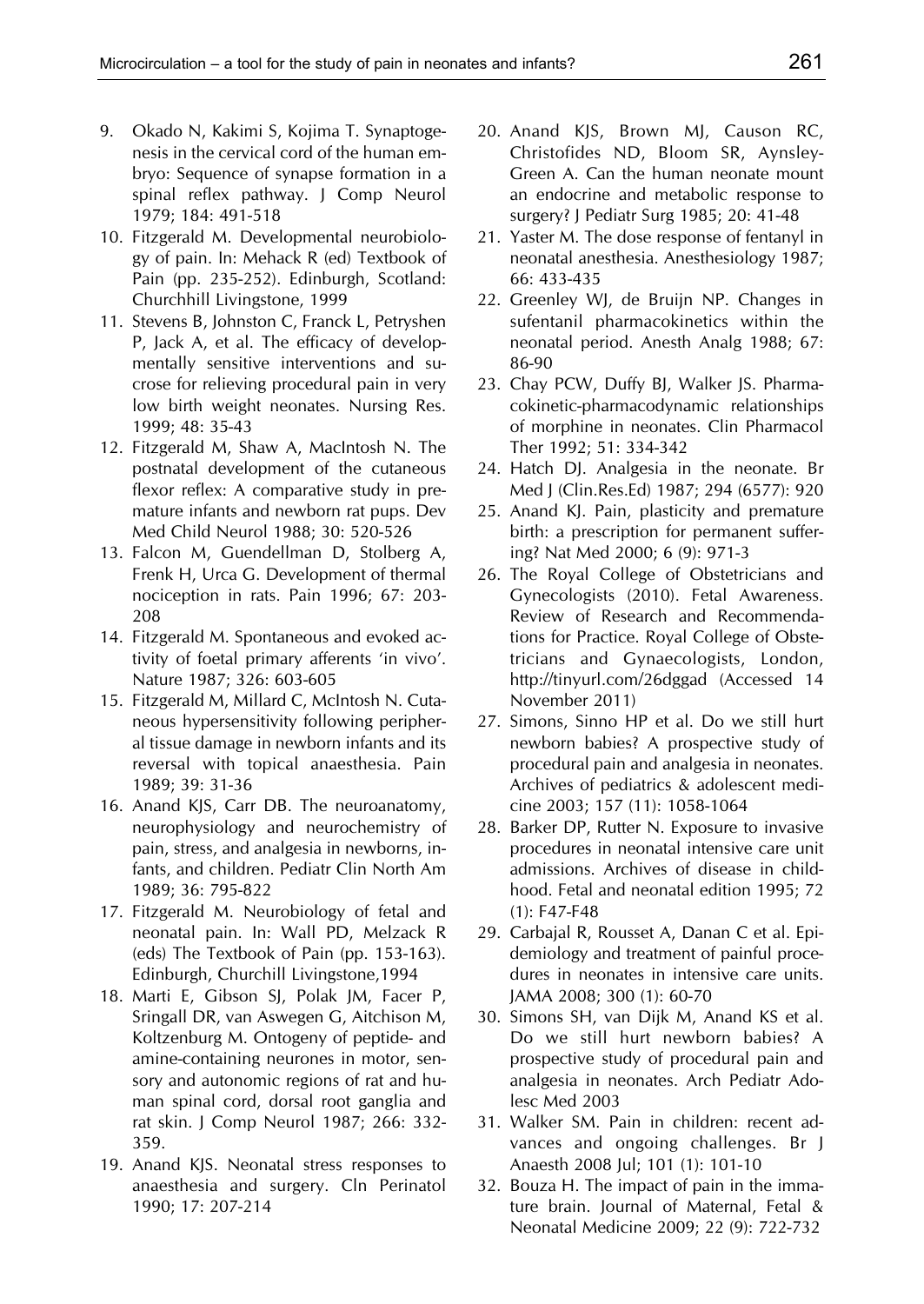- 33. Anand KJS. Clinical importance of pain and stress in preterm neonates. Biol Neonate 1998; 73: 1-9
- 34. Stevens BJ, Franck LS. Assessment and management of pain in neonates. Paediatr Drugs 2001; 3 (7): 539-58
- 35. Johnston CC, Stevens BJ. Experience in a neonatal intensive care unit affects pain response. Pediatrics 1996 Nov; 98 (5): 925- 30
- 36. Taddio A, Shah V, Gilbert-MacLeod C, et al. Conditioning and hyperalgesia in newborns exposed to repeated heel lances. JA-MA 2002 Aug 21; 288 (7): 857-61
- 37. Taddio A, Katz J, Ilersich AL, et al. Effect of neonatal circumcision on pain response during subsequent routine vaccination. Lancet 1997 Mar 1; 349 (9052): 599-603
- 38. Walker SM, Franck LS, Fitzgerald M, et al. Long-term impact of neonatal intensive care and surgery on somatosensory perception in children born extremely preterm. Pain 2009 Jan; 141 (1-2): 79-87
- 39. Grunau RE, Holsti L, Peters JWB. Longterm consequences of pain in human neonates. Seminars in fetal and neonatal medicine 2006; 11 (4): 268-275
- 40. Peters JWB, Boer de J, Koot HM, Passchier J, Buenode-Mesquita JM, de Jong FH, et al. Major surgery within the first three months of life and subsequent bio-behavioural pain responses to immunisation at later age: a case comparison study. Pediatrics 2003; 111: 129e35.
- 41. Peters JWB, Schouw R, Anand KJ, van Dijk M, Duivenvoorden HJ, Tibboel D. Does neonatal surgery lead to increased pain sensitivity in later childhood? Pain 2005; 114: 444e54.
- 42. Schmelzle-Lubiecki B, Campbell K, Howard R, Franck L, Fitzgerald M. The Long Term Consequences of Early Infant Injury and Trauma Upon Somatization Processing. In: 11th World Congress on Pain, August 21e26th. Sydney, Australia: International Association for the Study of Pain; 2005
- 43. Andrews K, Fitzgerald M. Wound sensitivity as a measure of analgesic effects following surgery in human neonates and infants. Pain 2002; 99: 185e95
- 44. Stevens B. Pain in infants. In: McCaffery M, Pasero C (eds) Pain Clinical Manual. 2nd

ed. pp. 626-673). St. Louis, Mo: Mosby, 1999

- 45. Walden M, Penticuff JH, Stevens B, Lotas MJ, Kozinetz CA, et al. Maturational changes in physiologic and behavioral responses of preterm neonates to pain. Adv Neonatal Care 2001; 1: 94-106
- 46. Walter Nicolet E., et al. Pain management in newborns: from prevention to treatment. Pediatric Drugs 2010; 12 (6): 353-365
- 47. Stevens B, Johnston C, Petryshen P, et al. Premature Infant Pain Profile: development and initial validation. Clin J Pain 1996; 12: 13-22
- 48. Grunau R, Craig KD. Pain expression in neonates: facial action and cry. Pain 1987; 28: 395-410
- 49. Lawrence J, Alcock D, McGrath P, et al. The development of a tool to assess neonatal pain. Neonat Network J Neonat Nurs 1993; 12: 59-66
- 50. Krechel S, Bildner J. CRIES: a new neonatal postoperative pain measurement score: initial testing of validity and reliability. Paediatr Anaesth 1995; 5: 53-61
- 51. Debillon T, Zupan V, Ravault N, et al. Development and initial validation of the EDIN scale, a new tool for assessing prolonged pain in preterm infants. Arch Dis Child Fetal Neonatal Ed 2001 Jul; 85 (1): F36-41
- 52. Hummel P, Puchalski M, Creech SD, et al. Clinical reliability and validity of the N-PASS: neonatal pain, agitation and sedation scale with prolonged pain. J Perinatol 2008 Jan; 28 (1): 55-60
- 53. Ancora G, Mastrocola M, Bagnara C, et al. Influence of gestational age on the EDIN score: an observational study. Arch Dis Child Fetal Neonatal Ed 2009 Jan; 94 (1): F35-8
- 54. Anand KJS. Clinical importance of pain and stress in preterm neonates. Biol Neonate 1998; 73: 1-9
- 55. Pasero C, McCaffery M. Pain: clinical manual. 2nd ed. St. Louis: Mosby, 1999.
- 56. Tousignant Laflamme Y., Rainville P, Marchand S. Establishing a link between heart rate and pain in healthy subjects: a gender effect. The journal of pain 2005; 6 (6): 341-347
- 57. Lagercrantz, H, et al. Plasma catecholamines following nursing procedures